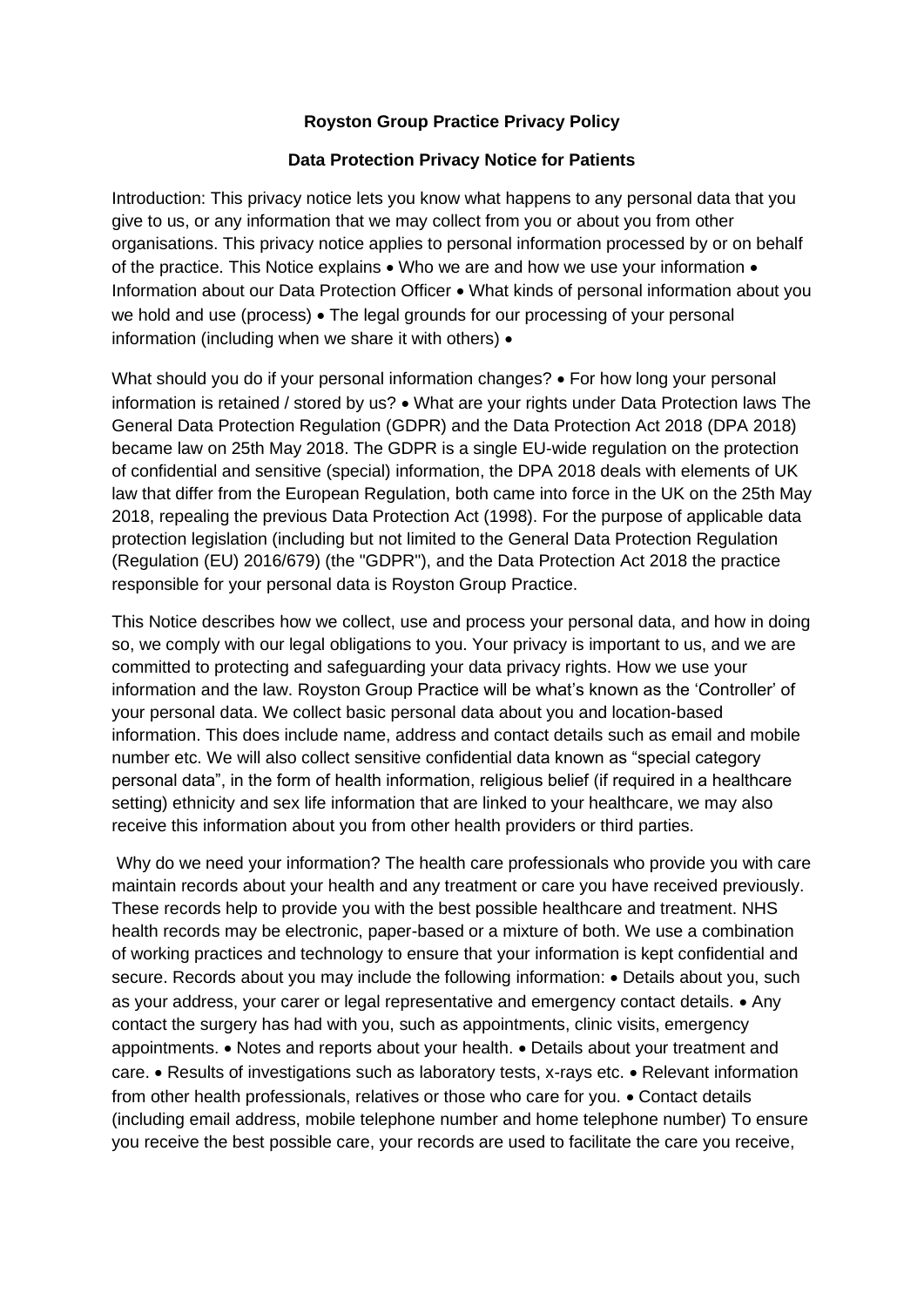including contacting you. Information held about you may be used to help protect the health of the public and to help us manage the NHS and the services we provide.

Limited information may be used within the GP practice for clinical audit to monitor the quality of the service we provided. How do we lawfully use your data? We need your personal, sensitive and confidential data in order to provide you with healthcare services as a General Practice, under the General Data Protection Regulation we will be lawfully using your information in accordance with: - Article 6, e) processing is necessary for the performance of a task carried out in the public interest or in the exercise of official authority vested in the controller;" Article 9, (h) processing is necessary for the purposes of preventive or occupational medicine, for the assessment of the working capacity of the employee, medical diagnosis, the provision of health or social care or treatment or the management of health or social care systems

This Privacy Notice applies to the personal data of our patients and the data you have given us about your carers/family members. 3 Risk Stratification Risk stratification data tools are increasingly being used in the NHS to help determine a person's risk of suffering a condition, preventing an unplanned or (re)admission and identifying a need for preventive intervention. Information about you is collected from several sources including NHS Trusts and from this GP Practice. The identifying parts of your data are removed, analysis of your data is undertaken, and a risk score is then determined. This is then provided back to your GP as data controller in an identifiable form. Risk stratification enables your GP to focus on preventing ill health and not just the treatment of sickness. If necessary, your GP may be able to offer you additional services. Please note that you have the right to opt out of your data being used in this way in most circumstances, please contact the practice for further information about opt out.

Individual Risk Management at a GP practice level however is deemed to be part of your individual healthcare and is covered by our legal powers above. Medicines Management The Practice may conduct Medicines Management Reviews of medications prescribed to its patients. This service performs a review of prescribed medications to ensure patients receive the most appropriate, up to date and cost-effective treatments. The reviews are carried out by the CCGs Medicines Management Team under a Data Processing contract with the Practice. Patient Communication. The Practice will use your name, contact details and email address to inform you of NHS services, or provide inform about your health/information to manage your healthcare or information about the management of the NHS service.

There may be occasions where authorised research facilities would like you to take part in research in regard to your particular health issues, to try improve your health., Your contact details may be used to invite you to receive further information about such research opportunities. Safeguarding The Practice is dedicated to ensuring that the principles and duties of safeguarding adults and children are holistically, consistently, and conscientiously applied with the wellbeing of all, at the heart of what we do. Our legal basis for processing For the General Data Protection Regulation (GDPR) purposes is: - Article 6(1)(e) '…exercise of official authority…'. For the processing of special categories data, the basis is: - Article  $9(2)(b)$  – 'processing is necessary for the purposes of carrying out the obligations and exercising specific rights of the controller or of the data subject in the field of employment and social security and social protection law…' 4 Research Clinical Practice Research Datalink (CPRD) collects de-identified patient data from a network of GP practices across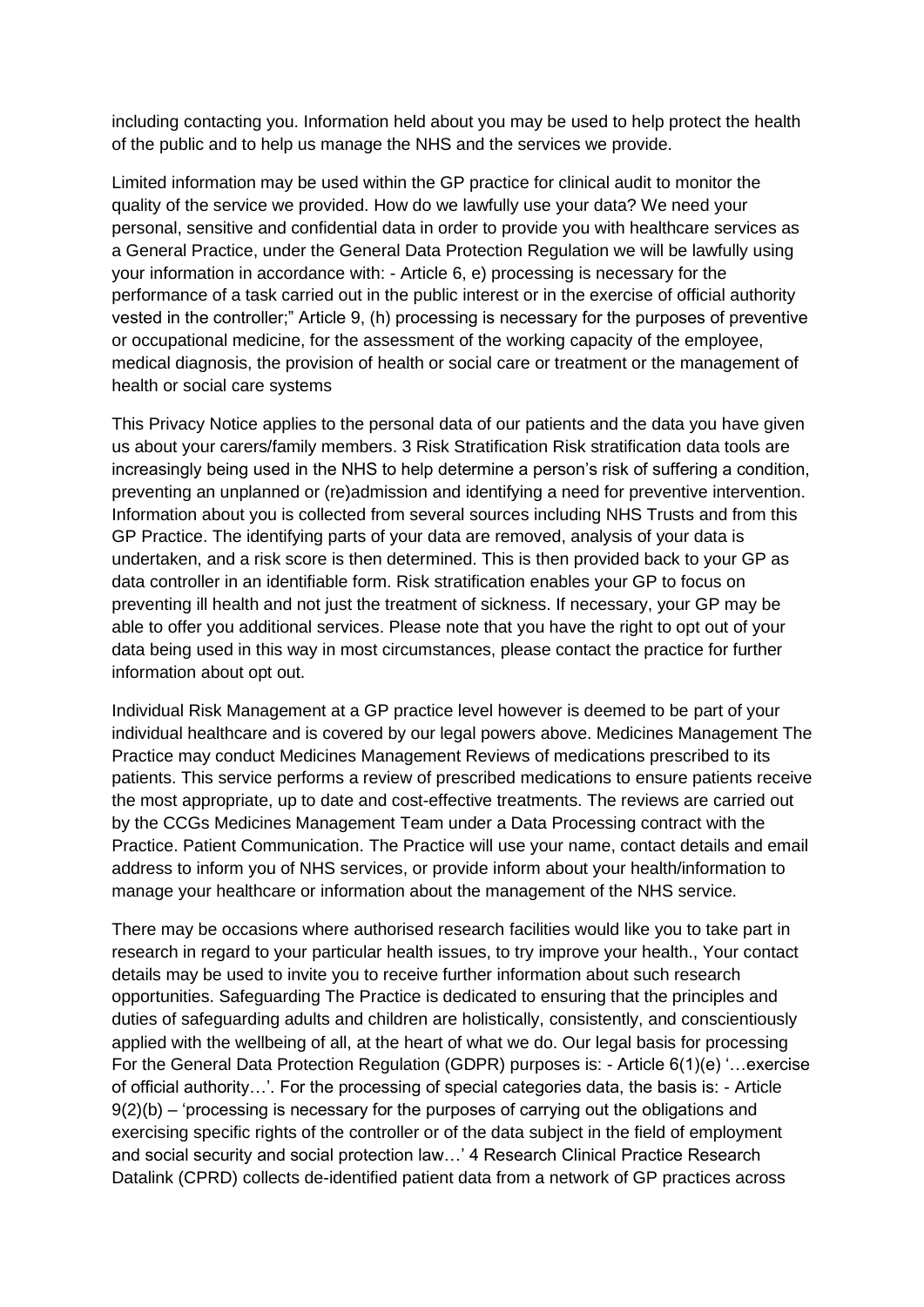the UK. Primary care data are linked to a range of other health related data to provide a longitudinal, representative UK population health dataset. You can opt out of your information being used for research purposes at any time (see below), full details can be found here: - https://cprd.com/transparency-information The legal bases for processing this information CPRD do not hold or process personal data on patients; however, NHS Digital (formally the Health and Social Care Centre) may process 'personal data' for us as an accredited 'safe haven' or 'trusted third-party' within the NHS when linking GP data with data from other sources.

The legal bases for processing this data are: • Medicines and medical device monitoring: Article 6(e) and Article 9(2)(i) - public interest in the area of public health • Medical research and statistics: Article 6(e) and Article 9(2)(j) - public interest and scientific research purposes Any data CPRD hold or pass on to bona fide researchers, except for clinical research studies, will have been anonymised in accordance with the Information Commissioner's Office Anonymisation Code of Practice. We will hold data indefinitely for the benefit of future research, but studies will normally only hold the data we release to them for twelve months. Categories of personal data The data collected by Practice staff in the event of a safeguarding situation will be as much personal information as is possible that is necessary to obtain in order to handle the situation. In addition to some basic demographic and contact details, we will also process details of what the safeguarding concern is. This is likely to be special category information (such as health information). Sources of the data The Practice will either receive or collect information when someone contacts the organisation with safeguarding concerns, or we believe there may be safeguarding concerns and make enquiries to relevant providers. Recipients of personal data

The information is used by the Practice when handling a safeguarding incident or concern. We may share information accordingly to ensure duty of care and investigation as required with other partners such as local authorities, the police or healthcare professionals (i.e. their GP or mental health team). 5 Third party processors In order to deliver the best possible service, the practice will share data (where required) with other NHS bodies such as other GP practices and hospitals. In addition, the practice will use carefully selected third party service providers. When we use a third party service provider to process data on our behalf then we will always have an appropriate agreement in place to ensure that they keep the data secure, that they do not use or share information other than in accordance with our instructions and that they are operating appropriately.

Examples of functions that may be carried out by third parties include: • Companies that provide IT services & support, including our core clinical systems; systems which manage patient facing services (such as our website and service accessible through the same); data hosting service providers; systems which facilitate appointment bookings or electronic prescription services; document management services etc. • Delivery services (for example if we were to arrange for delivery of any medicines to you). • Payment providers (if for example you were paying for a prescription or a service such as travel vaccinations). Further details regarding specific third-party processors can be supplied on request to the Data Protection Officer as below. How do we maintain the confidentiality of your records? We are committed to protecting your privacy and will only use information collected lawfully in accordance with: •Data Protection Act 2018 •The General Data Protection Regulations 2016 •Human Rights Act 1998 •Common Law Duty of Confidentiality •Health and Social Care Act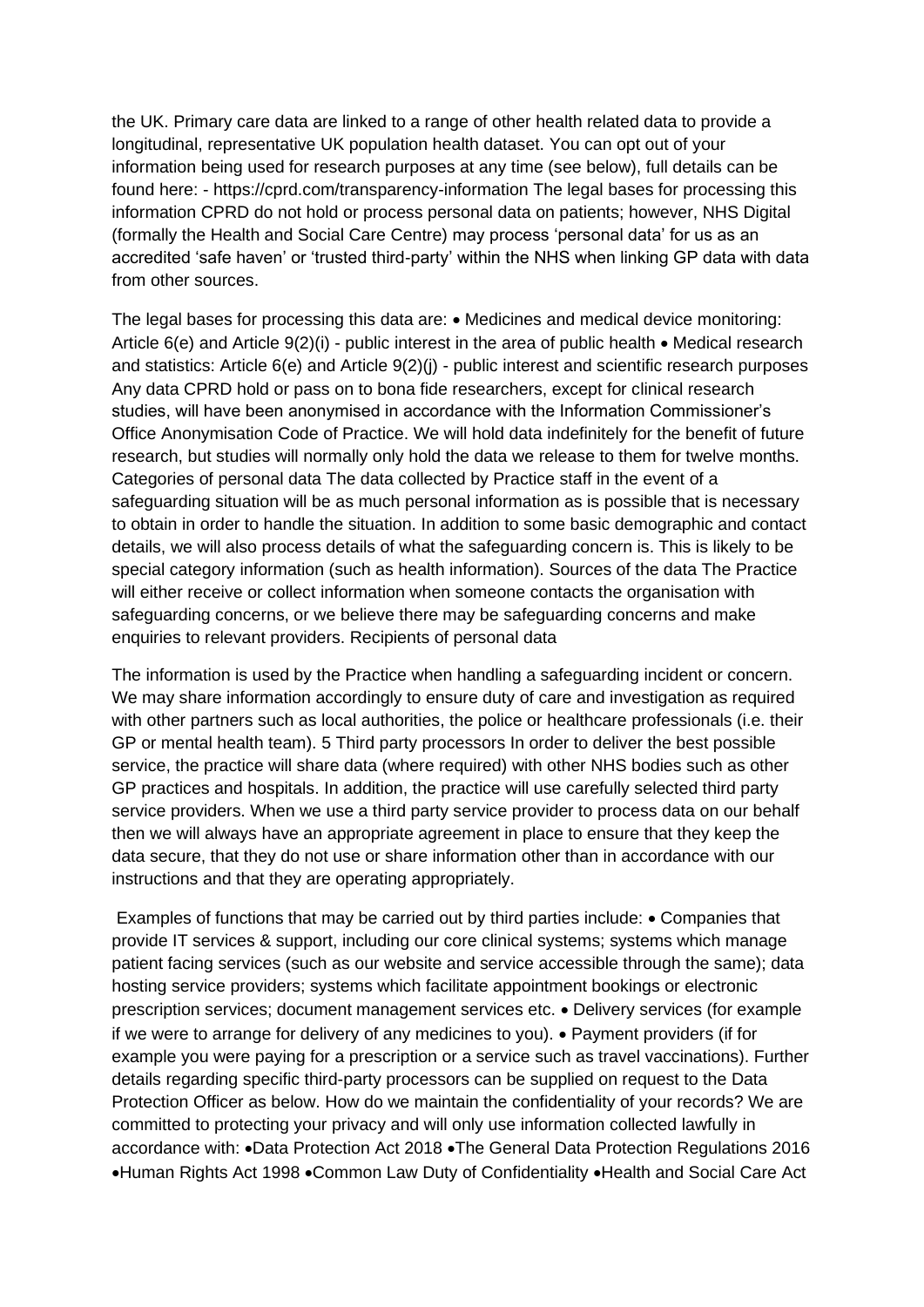2012 •NHS Codes of Confidentiality, Information Security and Records Management •Information: To Share or Not to Share Review Every member of staff who works for an NHS organisation has a legal obligation to keep information about you confidential. We will only ever use or pass on information about you if others involved in your care have a genuine need for it. We will not disclose your information to any third party without your permission unless there are exceptional circumstances (i.e. life or death situations), where the law requires information to be passed on and / or in accordance with the information sharing principle following Dame Fiona Caldicott's information sharing review (Information to share or not to share) where "The duty to share information can be as important as the duty to protect patient confidentiality." This means that health and social care professionals should have the confidence to share information in the best interests of 6 their patients within the framework set out by the Caldicott principles.

Our practice policy is to respect the privacy of our patients, their families and our staff and to maintain compliance with the General Data Protection Regulation (GDPR) and all UK specific Data Protection Requirements. Our policy is to ensure all personal data related to our patients will be protected. All employees and sub-contractors engaged by our practice are asked to sign a confidentiality agreement. The practice will, if required, sign a separate confidentiality agreement if the client deems it necessary. If a sub-contractor acts as a data processor for Royston Group Practice an appropriate contract (art 24-28) will be established for the processing of your information. In certain circumstances you may have the right to withdraw your consent to the processing of data. Please contact the Data Protection Officer in writing if you wish to withdraw your consent. If some circumstances we may need to store your data after your consent has been withdrawn to comply with a legislative requirement. Some of this information will be held centrally and used for statistical purposes. Where we do this, we take strict measures to ensure that individual patients cannot be identified. Sometimes your information may be requested to be used for research purposes – the surgery will always gain your consent before releasing the information for this purpose in an identifiable format.

In some circumstances you can Opt-out of the surgery sharing any of your information for research purposes. With your consent we would also like to use your information There are times that we may want to use your information to contact you or offer you services, not directly about your healthcare, in these instances we will always gain your consent to contact you. We would however like to use your name, contact details and email address to inform you of other services that may benefit you. We will only do this with your consent. There may be occasions where authorised research facilities would like you to take part on innovations, research, improving services or identifying trends, you will be asked to opt into such programmes if you are happy to do so. At any stage where we would like to use your data for anything other than the specified purposes and where there is no lawful requirement for us to share or process your data, we will ensure that you have the ability to consent and opt out prior to any data processing taking place. This information is not shared with third parties or used for any marketing and you can unsubscribe at any time via phone, email or by informing the practice DPO as below.

7 National Opt-Out Facility You can choose whether your confidential patient information is used for research and planning. Who can use your confidential patient information for research and planning? It is used by the NHS, local authorities, university and hospital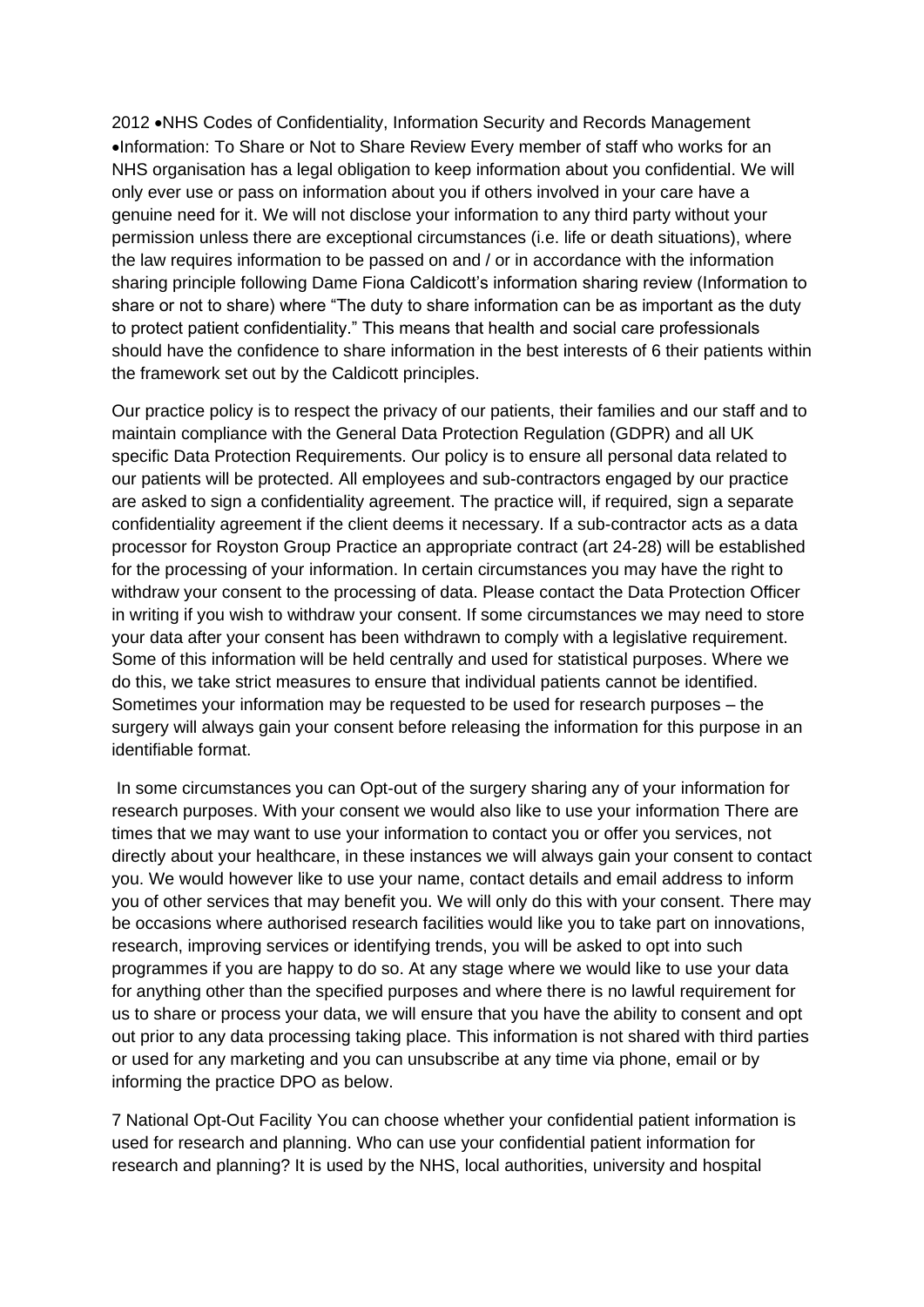researchers, medical colleges and pharmaceutical companies researching new treatments. Making your data opt-out choice You can choose to opt out of sharing your confidential patient information for research and planning. There may still be times when your confidential patient information is used: for example, during an epidemic where there might be a risk to you or to other people's health. You can also still consent to take part in a specific research project. Will choosing this opt-out affect your care and treatment? No, your confidential patient information will still be used for your individual care. Choosing to opt out will not affect your care and treatment. You will still be invited for screening services, such as screenings for bowel cancer.

What should you do next? You do not need to do anything if you are happy about how your confidential patient information is used. If you do not want your confidential patient information to be used for research and planning, you can choose to opt out securely online or through a telephone service. You can change your choice at any time. To find out more or to make your choice visit nhs.uk/your-nhs-data-matters or call 0300 303 5678 8 Where do we store your information electronically? All the personal data we process is processed by our staff in the UK however for the purposes of IT hosting and maintenance this information may be located on servers within the European Union. No 3rd parties have access to your personal data unless the law allows them to do so and appropriate safeguards have been put in place such as a Data Processor as above).

We have a Data Protection regime in place to oversee the effective and secure processing of your personal and or special category (sensitive, confidential) data. Who are our partner organisations? We may also have to share your information, subject to strict agreements on how it will be used, with the following organisations; • NHS Trusts / Foundation Trusts • GP's • Primary Care Network • NHS Commissioning Support Units • Independent Contractors such as dentists, opticians, pharmacists • Private Sector Providers • Voluntary Sector Providers • Ambulance Trusts • Clinical Commissioning Groups • Social Care Services • NHS England (NHSE) and NHS Digital (NHSD) • Multi Agency Safeguarding Hub (MASH) • Local Authorities • Education Services • Fire and Rescue Services • Police & Judicial Services • Voluntary Sector Providers • Private Sector Providers • Other 'data processors' which you will be informed of You will be informed who your data will be shared with and in some cases asked for consent for this to happen when this is required. Computer System

This practice operates a Clinical Computer System on which NHS Staff record information securely. This information can then be shared with other clinicians so that everyone caring for you is fully informed about your medical history, including allergies and medication. To provide around the clock safe care, unless you have asked us not to, we will make information available to our Partner Organisation (above). Wherever possible, their staff will ask your consent before your information is viewed. 9 Shared Care Records To support your care and improve the sharing of relevant information to our partner organisations (as above) when they are involved in looking after you, we will share information to other systems. You can opt out of this sharing of your records with our partners at anytime if this sharing is based on your consent. We may also use external companies to process personal information, such as for archiving purposes. These companies are bound by contractual agreements to ensure information is kept confidential and secure. All employees and subcontractors engaged by our practice are asked to sign a confidentiality agreement. If a subcontractor acts as a data processor for Royston Group Practice an appropriate contract (art 24-28) will be established for the processing of your information. Sharing your information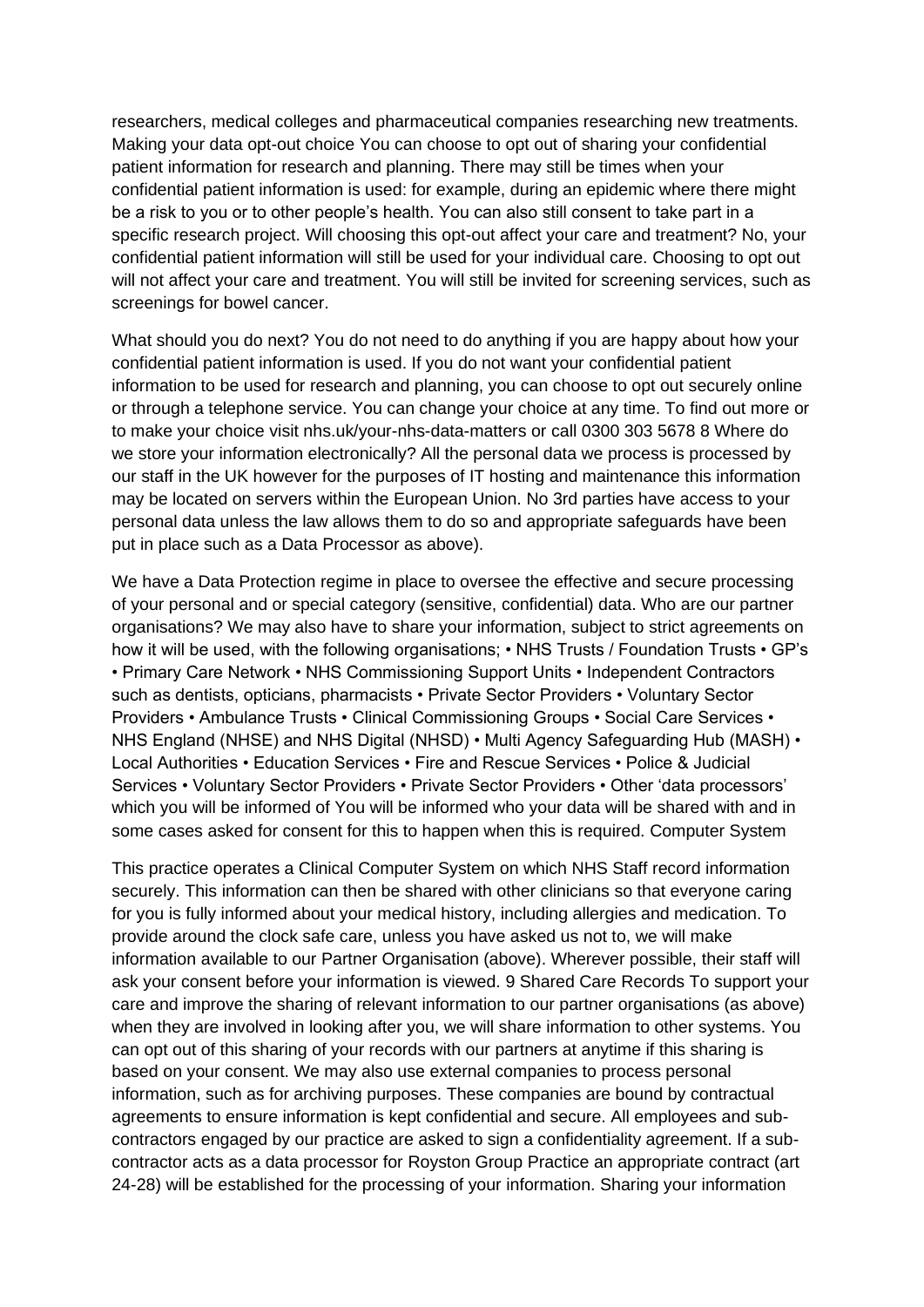without consent We will normally ask you for your consent, but there are times when we may be required by law to share your information without your consent, for example: • where there is a serious risk of harm or abuse to you or other people; • Safeguarding matters and investigations • where a serious crime, such as assault, is being investigated or where it could be prevented; • notification of new births; • where we encounter infectious diseases that may endanger the safety of others, such as meningitis or measles (but not HIV/AIDS); • where a formal court order has been issued; • where there is a legal requirement, for example if you had committed a Road Traffic Offence.

How long will we store your information? We are required under UK law to keep your information and data for the full retention periods as specified by the NHS Records management code of practice for health and social care and national archives requirements. More information on records retention can be found online at

(https://digital.nhs.uk/article/1202/Records-Management-Code-of-Practice-for-Health-and-SocialCare-2016). How can you access, amend move the personal data that you have given to us? Even if we already hold your personal data, you still have various rights in relation to it. To get in touch about these, please contact us. We will seek to deal with your request without undue delay, and in any event in accordance with the requirements of any applicable laws. Please note that we may keep a record of your communications to help us resolve any issues which you raise. Right to object: If we are using your data and you do not agree, you have the right to object. We will respond to your request within one month (although we may be allowed to extend this period in 10 certain cases). This is NOT an absolute right sometimes we will need to process your data even if you object. Right to withdraw consent: Where we have obtained your consent to process your personal data for certain activities (for example for a research project, or consent to send you information about us or matters you may be interested in), you may withdraw your consent at any time. Right to erasure: In certain situations (for example, where we have processed your data unlawfully), you have the right to request us to "erase" your personal data. We will respond to your request within one month (although we may be allowed to extend this period in certain cases) and will only disagree with you if certain limited conditions apply. If we do agree to your request, we will delete your data but will need to keep a note of your name/ other basic details on our register of individuals who would prefer not to be contacted. This enables us to avoid contacting you in the future where your data are collected in unconnected circumstances. If you would prefer us not to do this, you are free to say so. Right of data portability: If you wish, you have the right to transfer your data from us to another data controller. We will help with this with a GP to GP data transfer and transfer of your hard copy notes. Primary Care Network The objective of primary care networks (PCNs) is for group practices together to create more collaborative workforces which ease the pressure of GP's, leaving them better able to focus on patient care. The aim is that by July 2019, all areas within England will be covered by a PCN. Primary Care Networks form a key building block of the NHS long-term plan. Bringing general practices together to work at scale has been a policy priority for some years for a range of reasons, including improving the ability of practices to recruit and retain staff; to manage financial and estates pressures; to provide a wider range of services to patients and to more easily integrate with the wider health and care system. All GP practices are expected to come together in geographical networks covering populations of approximately 30–50,000 patients by June 2019 if they are to take advantage of additional funding attached to the GP contract. This size is consistent with the size of the primary care homes, which exist in many places in the country, but much smaller than most GP